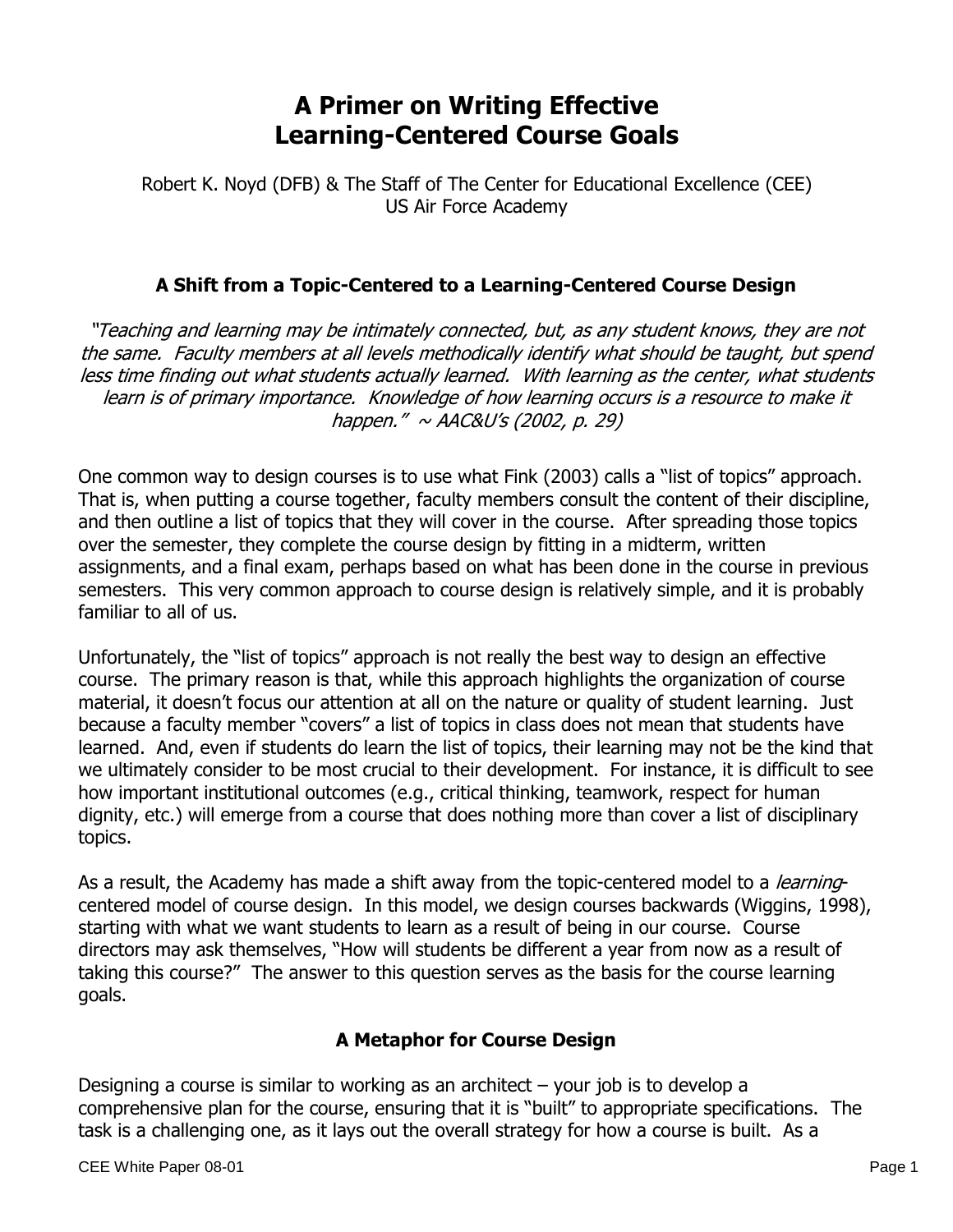result, effective course design – starting with effective learning goals – is critical to the creation of a successful course. We've written this primer to help you get off on the right foot by writing effective course goals.

If the course designer is like an architect, then course goals are like the blueprint. They **articulate the knowledge, skills, or responsibilities that you want your students to have, as a result of taking your course**. As simple as this idea sounds, it is worth noting that your course goals will serve as the driver for many other things in your course. For example, your choice of classroom activities, assignments, and in-class graded events will ultimately be driven by the learning goals you establish.

The learning in your course is like the building. Buildings are designed to endure. No one would commission a design for a building that would fall down a month or two after being built. Similarly, the learning in our courses is also meant to endure. Therefore, in creating learning goals, we encourage you to consider what learning will endure – how will students think, act, or feel differently months or years after your course is over? Notice that learning goals, as described here, are different than learning objectives. Goals tend to be broad and enduring, while objectives tend to be more specific, often dealing with fundamental knowledge. Objectives are necessary parts of course design, as students need to acquire some fundamental knowledge to meet higher-order goals. However, a long list of specific objectives, by itself, is not enough (Nilson, 1998). Cognitive science research (e.g., National Research Council, 2000) is clear that mere acquisition of knowledge doesn't necessarily lead to successful transfer to new situations – like those situations our students will face after graduation. Therefore, objectives are more like scaffolding – critical to the construction of the building, but not the same thing as the building.

#### **Characteristics of Effective Course Goals**

Effective course goals…

**1. Describe What Students Will Learn and Be Able To Do** – Because the focus is on student learning, course goals are written in terms of what students will have learned and be able to do at the end of the course.

- Poor example: "This course will introduce students to fundamental theories in social psychology." – This statement describes what your course will do, but says nothing about what students will learn as a result of taking the course.
- Poor example: "Students will learn the basic theories of social psychology." While this statement focuses on learning, it doesn't say anything about what students will know or be able to do at the end of the course.
- Better Example: "Students will be able to apply fundamental theories in social psychology to real-world situations."

Tip for Course Directors: Remember to ask yourself "How will students be different a year from now as a result of taking this course? What will they know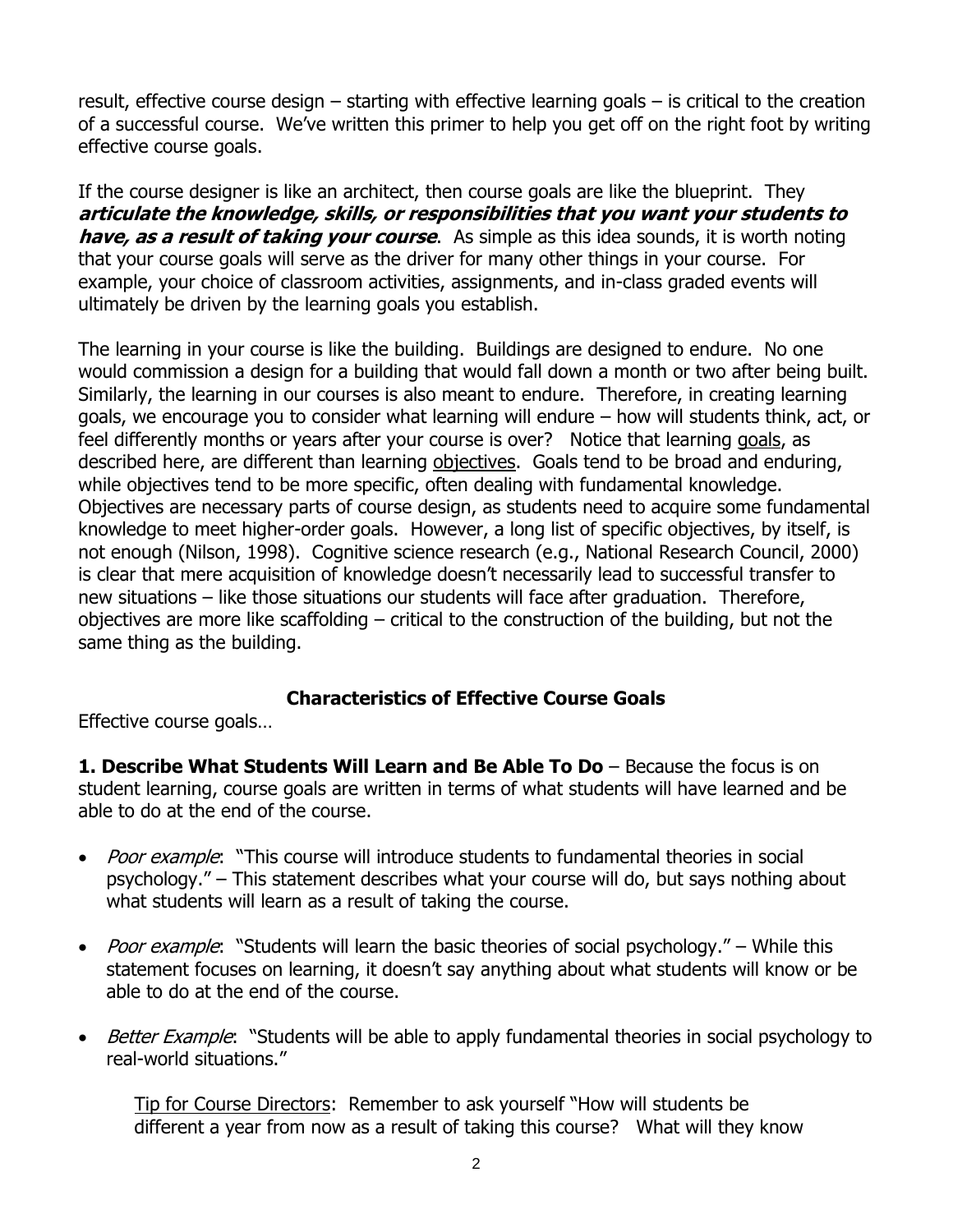and be able to do a year from now that they don't right now?" Asking these questions focuses your attention on the quality of student learning.

**2. Are Actionable, Visible, & Measurable** – Goals state what students <u>do</u> to demonstrate their learning. Each goal statement should include an action verb.The goal uses an action verb to describe what the learner will be *doing* when demonstrating the achievement of the goal. The action verb clearly signals your expectations to students and allows them to practice.

- Poor Example: "Students will be able to discuss whether an anatomical structure is an organ." – What exactly will students need to do? In this example, does "discuss" mean "memorize a list of criteria" or does it mean "use a list of criteria to determine?"
- Better Example: "Students will be able to use a list of criteria to determine whether an anatomical structure is an organ."

Tip for Course Directors: Avoid using verbs that are vague and unfocused. Examples include "to know," "to understand," and "to discuss." These verbs may be good starting points, but they don't provide sufficient direction for you or your students. As you consider the appropriate action verbs, think about what you really want students to do in order to demonstrate their learning. This will form the basis of the assessments in your course.

**3. Are Clear & Understandable To Students, As Well As Instructors** – Goals should be phrased in fairly simple terms so that they are clear to both students and instructors. Clear goals make it easier for everyone to stay focused on the desired end points of course activities. They also make it easier for students to monitor their own accomplishment of the goals as they progress through the course.

- *Poor Example*: "Students will develop a deeper, more integrated understanding of biological concepts, with a focus on the human system that will enable them to connect life experiences and activities to their underlying structures and genetic and/or physiological mechanisms."
- Better Example: "Students will apply biological concepts to human real life scenarios."

Tip for Course Directors: Share your course goals with colleagues, both inside and outside your department. Statements that make perfect sense to you may not be as crystal clear to people who lack your background knowledge and experience.

**4. Have an Appropriate Level of Generality** – One of the most difficult tasks in writing a course goal is selecting the *appropriate level of generality*. The level of generality is indicated by the verb that starts the statement.

• Too General: "Students will be able to communicate effectively in Portuguese" - This statement is too general for a course goal because "communication" involves speaking,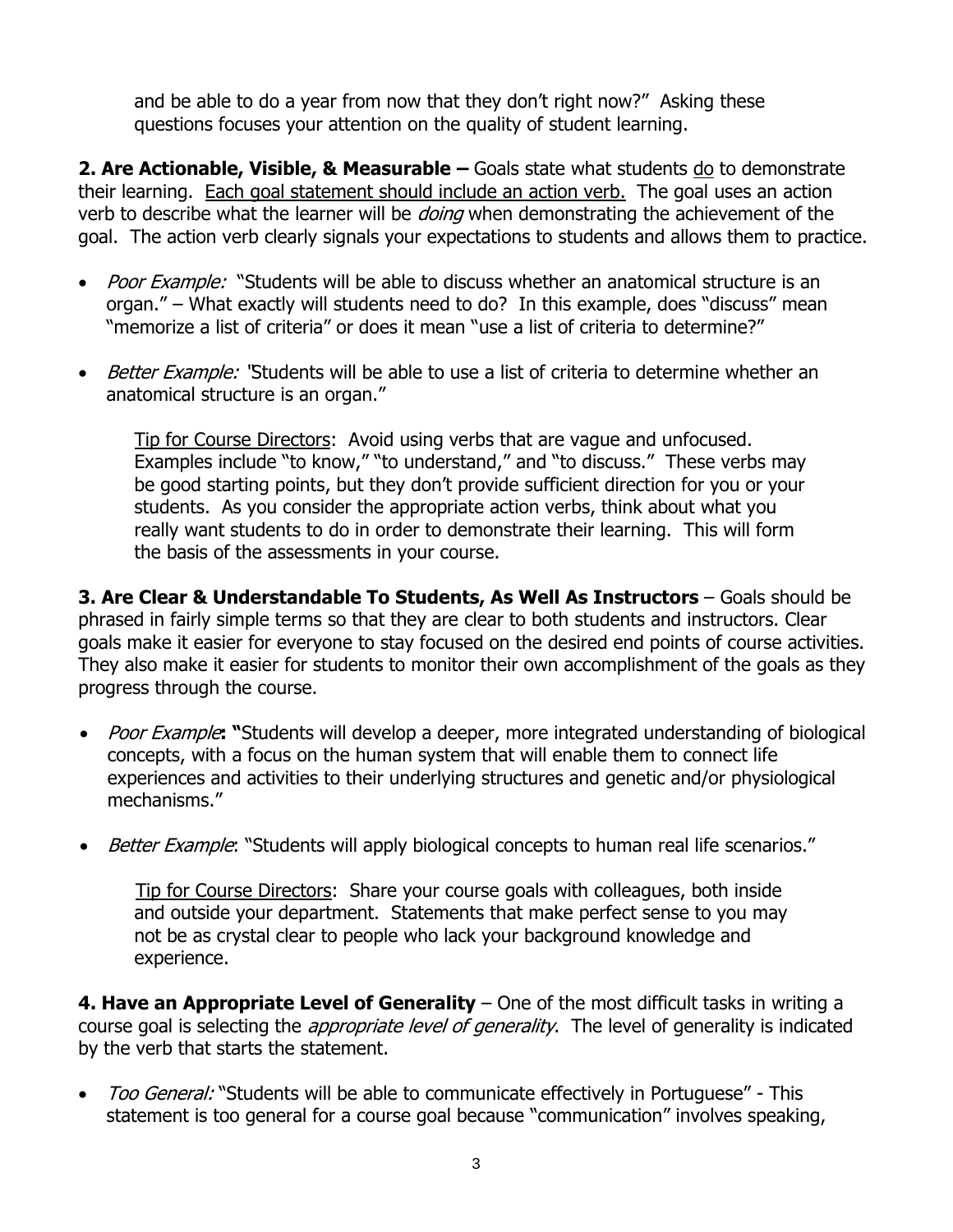listening, writing, and reading. Each of these areas of communication could be a course goal by itself.

- Too Specific: "Students will punctuate sentences properly." This statement is too specific for a course goal and is better suited for a unit goal or a unit objective. It would support the more general goal of clear and effective writing.
- A More Appropriate Level: "Students will write clear, effective Portuguese."

Tip for Course Directors**:** Write your goals to be specific enough to provide direction for instruction and assessment without listing all of the component behaviors.

**5. Require High Levels of Thinking and Learning –** Good course goals are generally at the higher levels of learning. This does not mean that fundamental knowledge or skills are unimportant. Indeed, your high-level goals are likely to be supported by lower-level course objectives. However, course goals are more than just a collection of low-level objectives.

- Poor Example: "Students will list the causes of the American Civil War." This represents a lower-level objective, i.e., "Foundational Knowledge" in Fink's taxonomy of significant learning. This is probably not appropriate as a course-level goal.
- Better Example: "Students will analyze the causes of the American Civil War."

Tip for Course Directors: Look for verbs at the higher levels of Fink's Taxonomy. Refer to the diagram below and focus on verbs or phrases that represent more ambitious learning goals. Choose these words carefully, as your choice will ultimately determine the kinds of learning experiences and assessments you will use in your class.

| <b>Foundational</b><br><b>Knowledge</b>    | <b>Application</b>                                                                                                                                   | <b>Integration</b>                                                                                                                    | <b>Human</b><br><b>Dimensions</b>                                                                                                     | Caring                                                                      | <b>Learning How</b><br>to Learn                                                                                                               |
|--------------------------------------------|------------------------------------------------------------------------------------------------------------------------------------------------------|---------------------------------------------------------------------------------------------------------------------------------------|---------------------------------------------------------------------------------------------------------------------------------------|-----------------------------------------------------------------------------|-----------------------------------------------------------------------------------------------------------------------------------------------|
| Remember<br>Understand<br>Identify<br>List | Use<br>Critique<br>Manage<br>Solve<br>Assess<br>Judge<br>Imagine<br>Analyze<br>Calculate<br>Create<br>Coordinate<br>Solve problems<br>Make decisions | Connect<br>Identify the<br><i>interaction</i><br>between<br>Identify the<br>similarities<br>between<br>Relate<br>Compare<br>Integrate | Come to see<br>themselves<br>as<br>Interact with<br>others<br>regarding<br>Understand<br>others in<br>terms of<br>Decide to<br>become | Get excited<br>about<br>Be ready to<br>Be more<br>interested<br>in<br>Value | Create a plan for<br>future learning<br>about<br>Identify<br>important<br>sources of<br>information<br>Formulate useful<br>questions<br>about |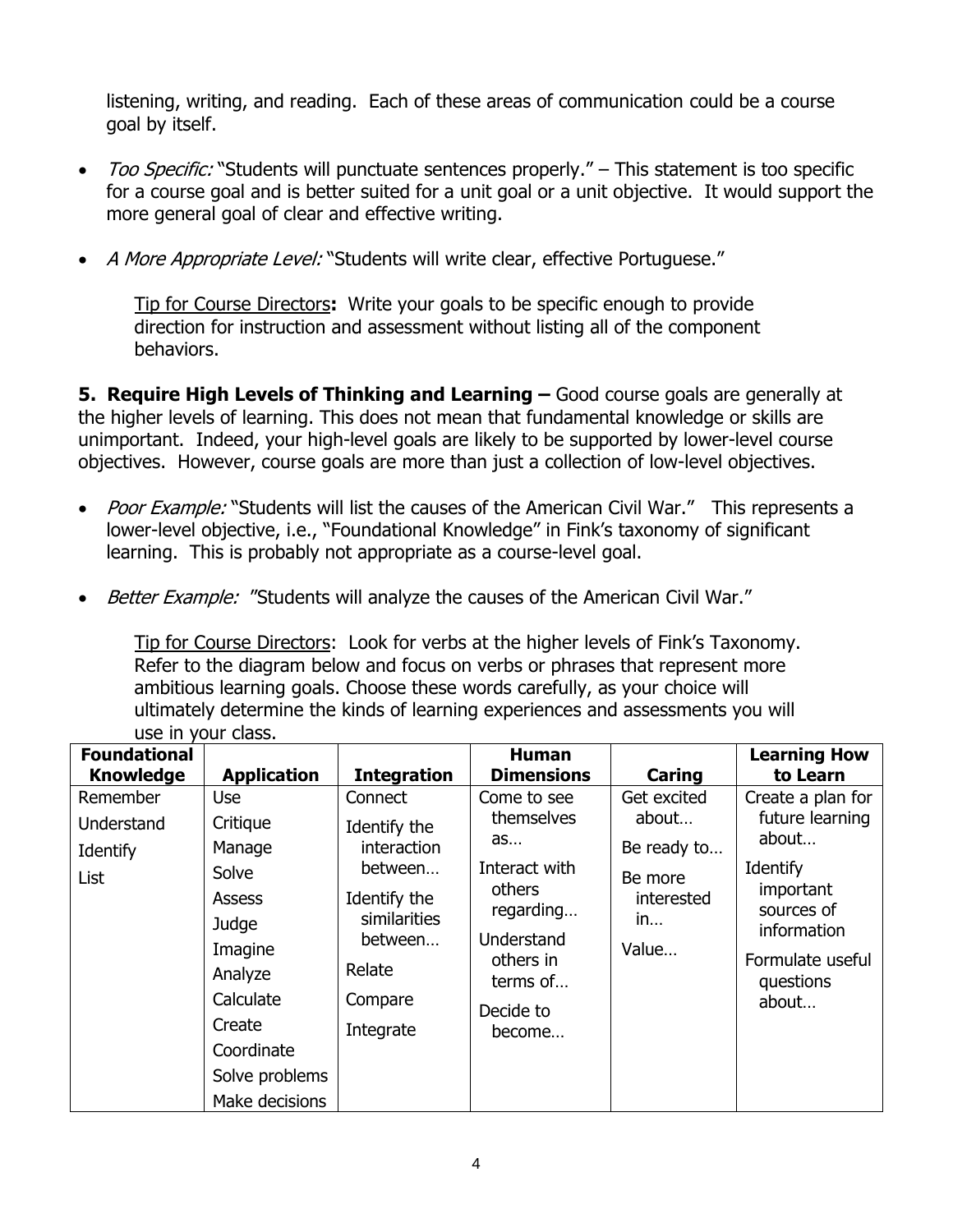**6. Are Developmentally Appropriate** – Course goals should be challenging, yet achievable, for an undergraduate at USAFA. If goals are too challenging, students will likely become frustrated at their inability to accomplish them. If goals are too easy, they are likely to become bored.

- Perhaps Too Challenging: "Students will write a review paper based on the reading of at least 20 papers from political science journals." -- Without a lot of support, this may be a goal that students would have trouble meeting. Are your students ready to tackle the complex synthesis that this goal would require?
- Perhaps Too Easy: "Students will identify the different parts of a political science journal article." -- This may be something that we want our students to be able to do, but is it too simple to build a course around?
- Perhaps More Appropriate: "Students will interpret concepts from an article in Foreign Policy Journal."

Tip for Course Directors: Find out what you can about the abilities of students entering your class so that you have a good idea of what they're capable of doing. One of the best ways to do this is to speak with people who have taught the course before and/or people who have taught the same students in earlier courses.

**7. Lead to Authentic / Motivating Tasks** – Authentic tasks are those in which students face challenges similar to those faced by professionals in the field. Students find authentic tasks highly motivating, as it is easy to see the relevance of completing them. As a result, they are more likely to perform their best work. Obviously, we wouldn't expect the work of beginning students to be as good as the work of professionals; nonetheless, the authentic task will likely elicit the students' very best efforts.

- Poor Example: "Students will list the symptoms associated with various diseases." This is something that a professional would be able to do, but it isn't what they generally do as part of their professional life.
- Better Example: "Given a disease scenario, students will be able to identify the source of the disease and prescribe a treatment."

Tip for Course Directors: Ask yourself, "What is it that professionals in my field do?" How could you build elements of those tasks into your course?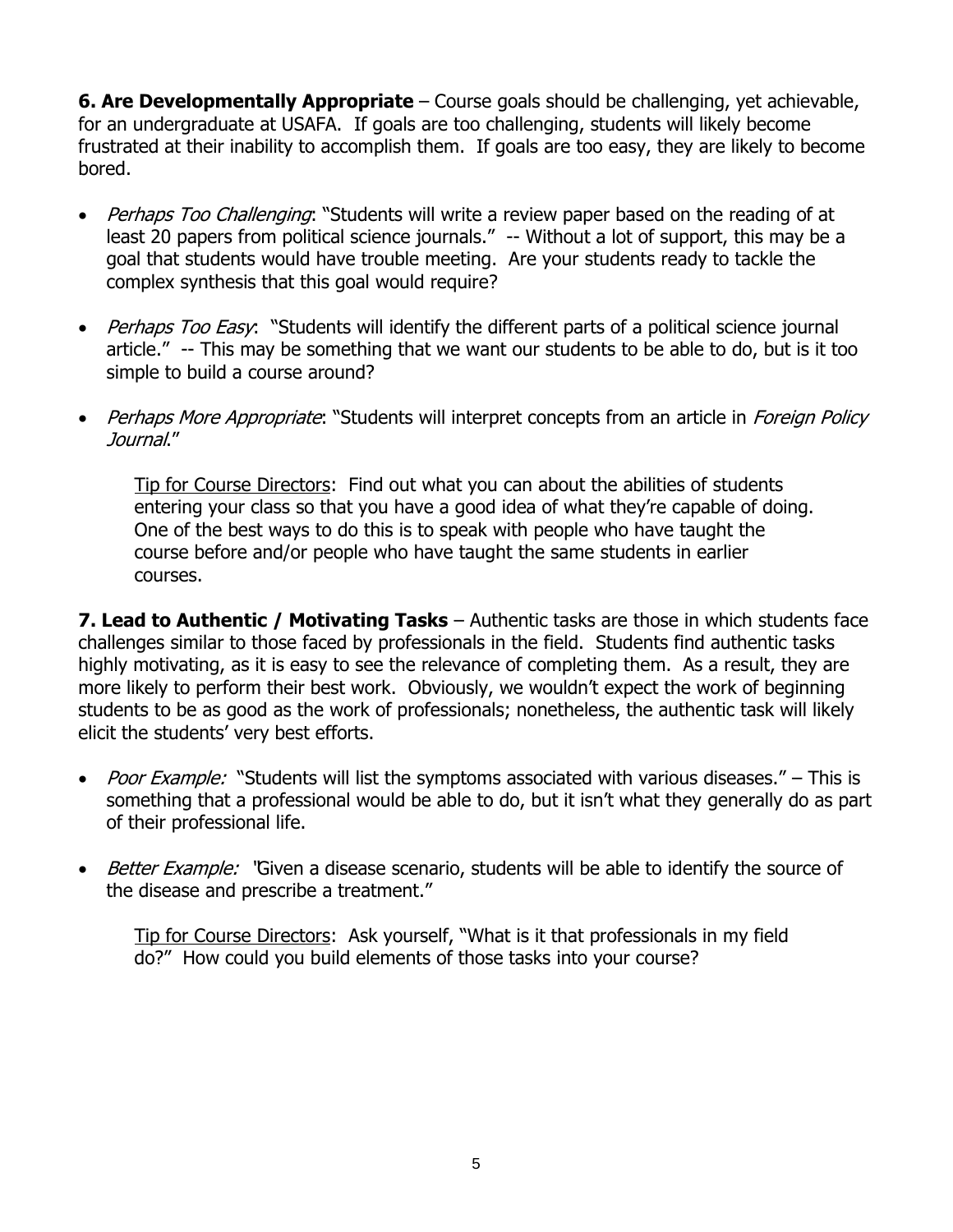## **Frequently Asked Questions**

#### **Writing course goals that have all of these characteristics seems like a lot of work. Why should I bother?**

Writing effective course goals is indeed challenging, and some faculty may see this as a new (and different) way to approach course design. However, writing clear course goals is definitely worth the time and effort. The writing of effective course goals is the first step in creating an aligned, integrated course. The goals will drive what you do in class, how you assess your students, and how you define the success of your course. For example, if one of your course goals is for students to evaluate scientific articles that appear in the mass media, then how would you spend class time? Probably giving students practice in evaluating scientific articles and giving them feedback on their performance. What would your tests look like? They would probably include a scientific article for students to evaluate. How would you know if your course was successful? Probably based on whether or not students met the learning goal – that is, whether they could successfully evaluate scientific articles that appear in the mass media.

#### **Should I plan on assessing my course goals?**

Yes, all goals should be assessed in your course. If something is important enough for you to consider it a course goal, then it is important enough to assess. (Said another way, if you are unwilling to assess the accomplishment of your course goal as part of your class, maybe it isn't really important enough to you to rise to the level of a course goal.)

#### **Approximately how many course goals do I write?**

It depends on the nature of the discipline and the course you design. Remember that courselevel goals generally cut across most, if not the entire course content. Too few goals and you risk being too general and uninformative; too many goals and you risk being too focused on specific content. As a general rule of thumb, we have seen the number vary from three solid all encompassing goals all the way up to seven or eight.

#### **Do I share the goals with students?**

Definitely! One of the key characteristics of a goal is that students clearly understand what their learning looks like. Share your goals, model high levels of performance, and then assess student performance and give feedback.

#### **If I share goals with my students, am I "giving away the store?"**

No. If you have appropriate goals and assessments in your course, then this isn't a problem. In fact, if you've written appropriate goals and assessments, teaching to the test is exactly what you would want to do; it means that you've aligned your instruction to the other components of the course. If, on the other hand, the course goals or assessments are written at too low of a level, look for instructors to get into trouble by teaching *the test* through a wink, a nod, or a foot stomp. In those cases, you may have effectively turned the course into a game of pattern recognition, where students need to do nothing more than memorize low-level knowledge.

#### **Should I show students what it looks like to accomplish the goal?**

Definitely! Students are more likely to rise to the level of your standards if they know what those standards are and how they are supposed to meet them. We encourage you to model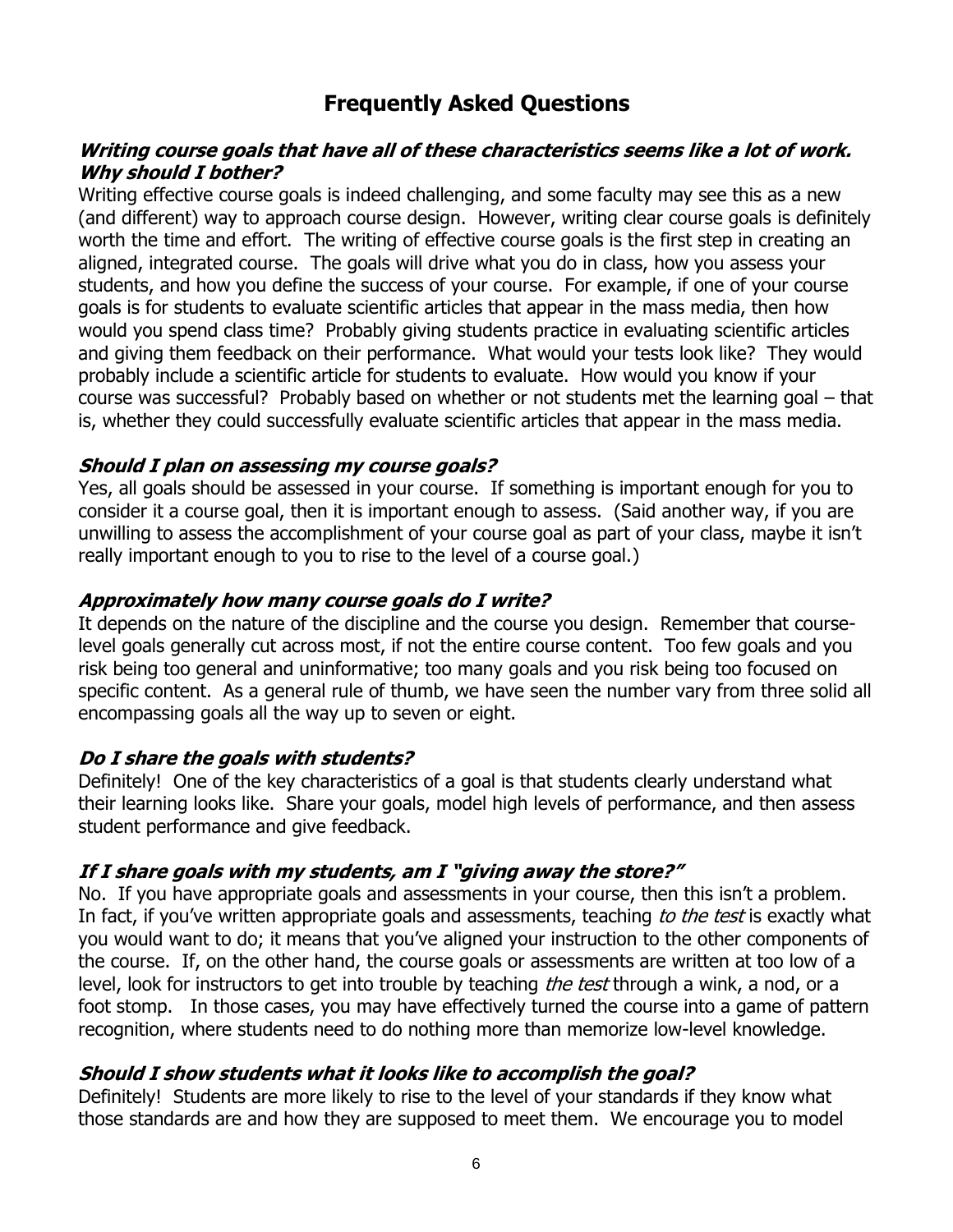the kind of thinking you want your students to engage in. Then, have students practice the same kind of thinking, demonstrate what they can do, and receive feedback on what they've done. That is the essence of the learning focus.

#### **Can I change my course goals?**

Yes. Course goals are likely to evolve over time. Three main factors are likely to drive revision of course goals.

- How well the goal functions in the course how well does it work? Do students understand it? If the goal centers too much on content or is too restrictive, then it may change more frequently. On the other hand, if the goal is too general, it fails to inform and will need to be tightened up.
- Feedback from assessments how well are students meeting the goal? For example, if the performance of students indicates that the goal is too challenging, then it will likely need to be revised.
- The thinking of the course designer as the course designer reflects on what kinds of learning matters most, the goals may be revised, deleted, or new ones added.

### **By writing course goals, am I being too restrictive, inhibiting my creativity and the creativity of my instructors?**

No. Goals provide a shared vision of what you and your instructors want students to learn in your course. However, goals don't say anything about the best way to accomplish them. You and your instructors still have enormous flexibility in selecting course materials (e.g., articles, books, scenarios, and problems) and designing classroom experiences (e.g., lectures, discussions, labs, etc.). In fact, by clearly identifying the goals of the course, you will be wellpositioned to explore how changes in course materials or classroom experiences impact student accomplishment of the goals. This will allow you to take a more scholarly approach to your teaching.